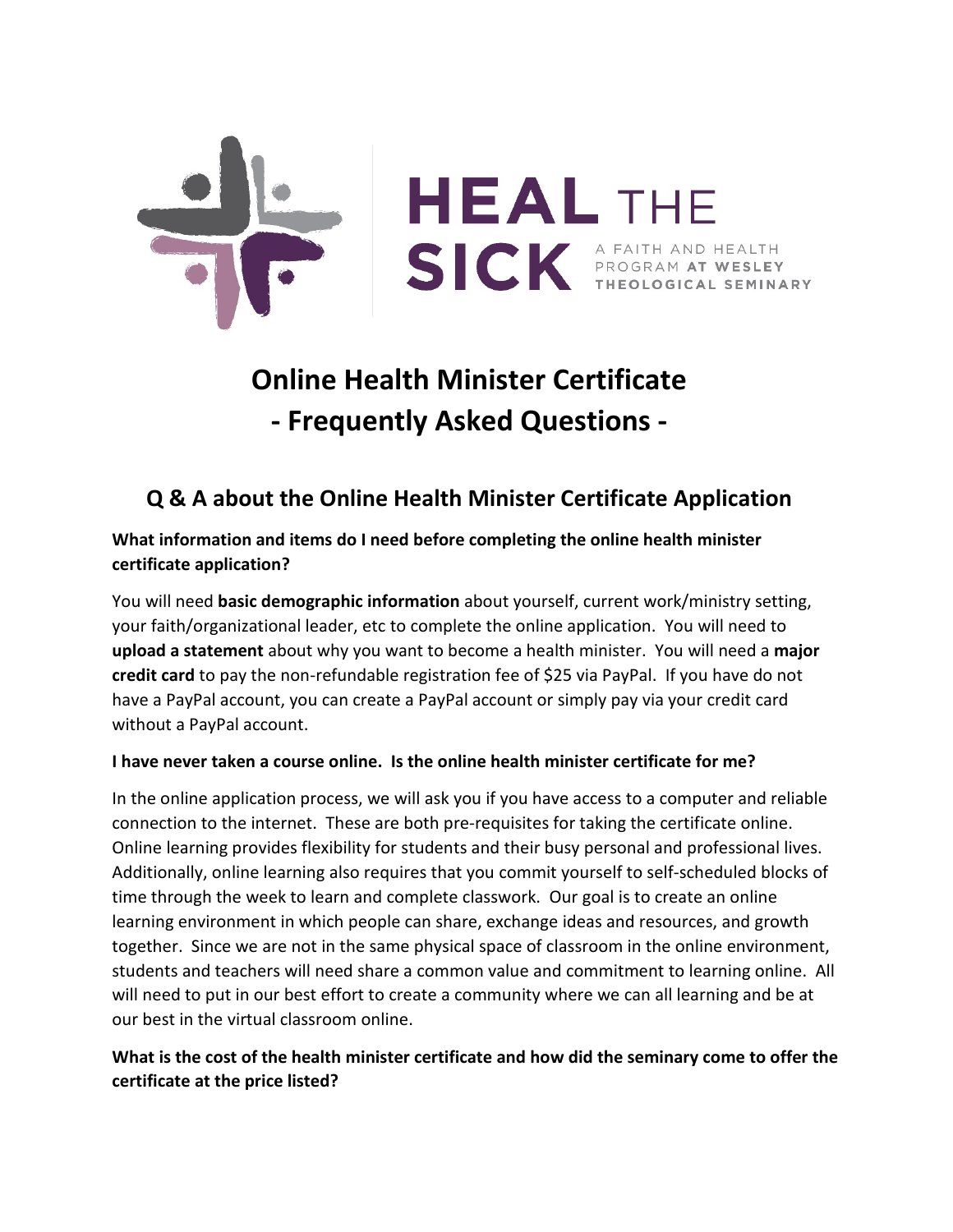This course based on credit hours for a similar course offered at the seminary would costs \$1500 per student. However, we offer the certificate at \$475 tuition rate because we believe it is a central part of living out our mission to equip people for this ministry in the world. The seminary by offering the certificate at this price is demonstrating its commitment to its core mission and values. Scholarships help further reduce the costs of the certificate. Certificate tuitions and registration fees help our certificate offerings become sustainable. Certificate tuition helps us to pay our bills (certificate faculty stipends, ongoing online learning software costs, etc.). We try to balance how we are meeting our mission in real practical ways and how we can offer high quality educational offerings which are enriching and impactful. Through this certificate, we are preparing individuals to address pressing needs in congregations and communities.

# **I would like to apply for a scholarship. I see several scholarships listed. How do I apply for a scholarship?**

We offer a few different scholarships. Our scholarships are made possible by several different educational partners – hospitals, denominations, foundations, Wesley Seminary, and others. Our partners have an active ongoing relationship with the seminary. We are always looking for new partners to build the capacity of this work and ministry. We offer scholarships to further reduce the tuition costs so that we can make this learning experience available to as many people as possible.

# **Q & A about the Health Minister Certificate**

#### **What is the background of some of the people who have taken the certificate in the past?**

Social workers, public health staff, nurses, faith community nurses, pastors, chaplains, nursing professors, retirees, deaconesses, stay at home parents, artists, musicians, and anyone who has an interest in faith and health. We have had international students and students from all over the United States. People have come from rural, suburban, urban settings, or a mixture. The diversity of the people from all of these settings and backgrounds creates a wonderful online learning experience for everyone.

# **Is the online certificate synchronous or asynchronous? Do I have to be at my computer at a certain time and day each week to complete the weekly modules?**

The certificate is asynchronous which means you can access the course material online 24 hours/ 7 days a week. This means you do not have to be at your computer at a specific time and day of week with others to engage in learning like you would in a physical classroom. Most of 10 weekly modules will have videos, readings, and a discussion board for a specific topic. In creating a cohesive online learning environment, we try to create realistic parameters for student participation. We do require that you are attentive to being mindful and engaged in learning together with others. For example, in the certificate's discussion boards, you will be required typically to post your answer to a discussion board question by Tuesday and reply to at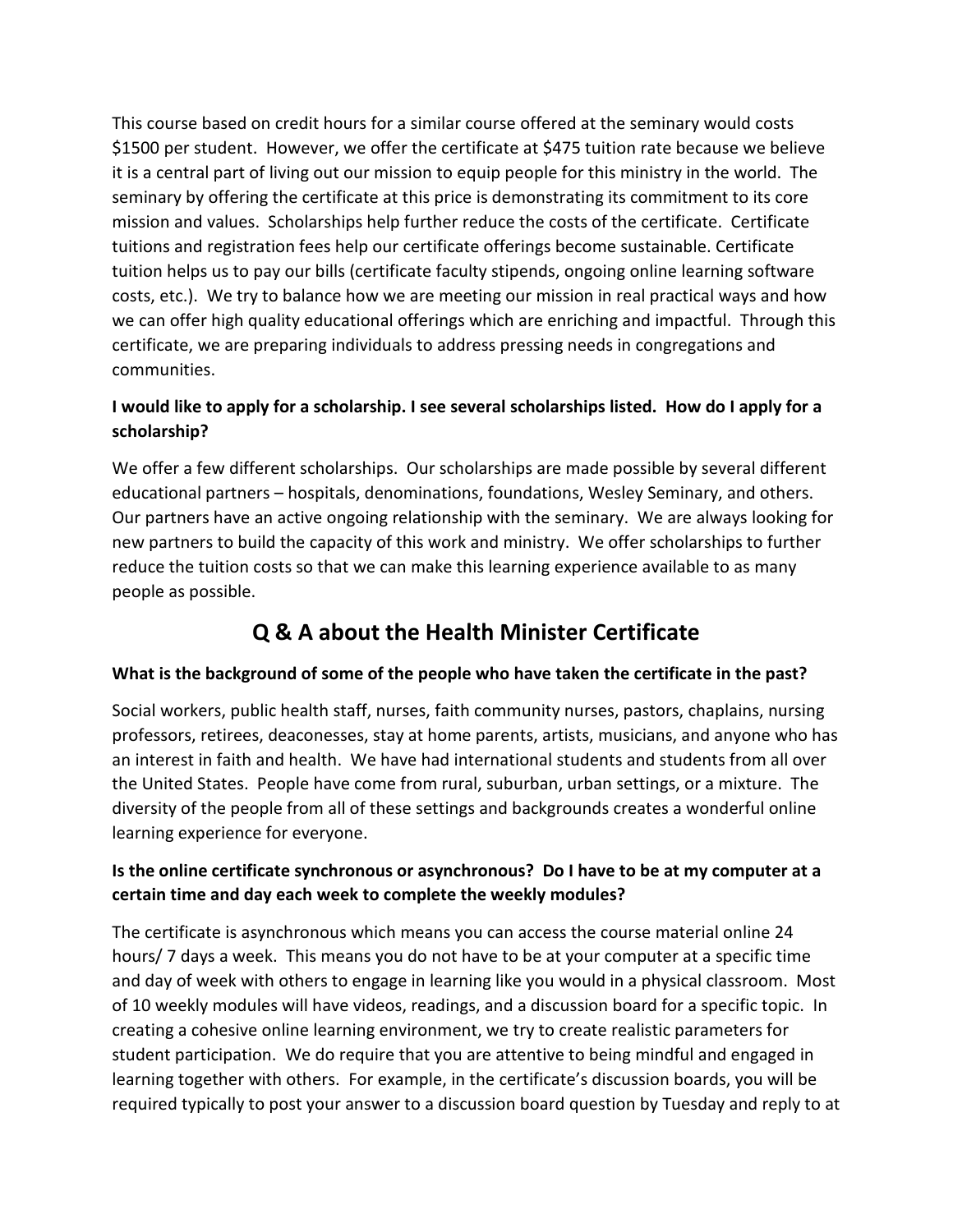least two other student posts by Thursday. Regularly offered certificate webinars are optional and do not require attendance. However, the webinars allow students the opportunity to ask questions and interact with each other and the certificate faculty. The webinars are great ways to enhance learning. If you cannot attend the webinars, they are recorded and can be viewed later.

# **How long is orientation for the certificate? When is online orientation? How much time does it take to complete it?**

Orientation is open for one week prior to the first certificate module. The entire orientation will take approximately 60-90 minutes to complete. It includes 2 short introductory videos about the certificate, a brief description of the modules, and background about the Heal the Sick program. The orientation helps people know what is expected of them and provides background information and tools that they will use in the online learning environment. A syllabus and schedule (due dates for assignments, required deadlines for discussion boards, etc.) for certificate is provided in the orientation. There are four assignments that need to be completed during the 10 week certificate. There are pre-course surveys also which measure participant knowledge and skill before the certificate. A post-course survey will measure any changes in any participant knowledge and skill as a result of being engaged with the certificate. There are other course requirements including surveys to complete during orientation.

#### **How much time does each weekly module take for me to complete?**

The health minister certificate follows a weekly schedule of releasing one module for per week over 10 weeks.

- Each weekly online module is paced for you to complete within the week.
- Each module is 1.5 hours-2.5 hours (A total of 22 contact hours for entire certificate)
- Each module will be released on Sunday morning.
- You are expected to complete all of the work (watching videos, reading, participating in discussion groups, etc.) within the week (Eastern Standard Time –EST). All 10 online modules must be completed for certificate completion.
- Each module builds upon the previous module. Skills and learning will grow as each new weekly module is added.
- Modules are in progressive order to help you start with a foundation in exploring faith and health language, definitions, and concepts to understanding health minister roles, structures, and models to specific knowledge and skill areas in health ministry

#### **How is a student's performance graded in the certificate? What is a passing grade to earn the health minister certificate?**

The certificate provides students with critical thinking and practical skills. Students explore the complex relationship between faith and health over the ten weeks. We evaluate student performance throughout the certificate. Students are expected to complete all four